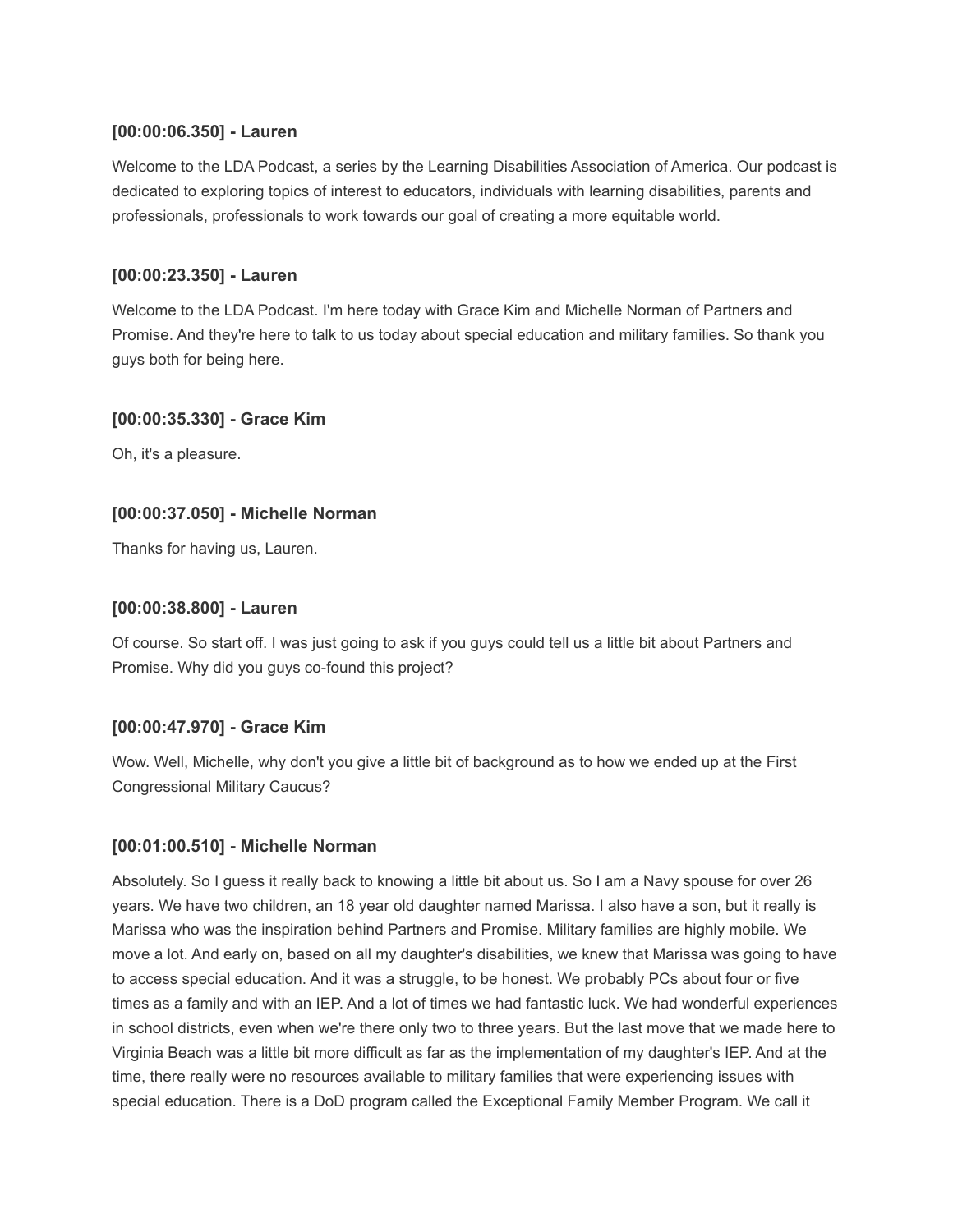EFMP that was designed to help military families that had specialized medical or educational needs, but it really was focused on the medical piece.

### **[00:02:27.110] - Michelle Norman**

They really looked at like, well, what are the medical centers that are available in these particular bases or installation areas? And I think there's just an assumption that everything was going to go fine with special education because most of our families do go to public schools. But we found out that really wasn't the case, particularly for us. And when we were really struggling with our IEP being transferred to a new school district, noticing that parts of it were not being implemented and just a lot of pushback, we decided that we needed to take it to the next step. And so that's basically eventually how I found Grace. And we realized that we weren't alone in this as we kept talking to other families that were experiencing these problems, and we decided we need to take it to the next level. Started advocating locally within the state or Commonwealth of Virginia, and then also bringing our concerns and challenges to those in Congress. And fortunately, we met a few fantastic representatives that understood our challenges because they themselves had children with special needs. And they gave us a really great platform, a venue called the Congressional Military Family Caucus back in 2019 to kind of talk a little bit about what this military special education crisis was all about.

### **[00:03:44.730] - Michelle Norman**

Grace joined me while we had two other military spouses who also had a lot of struggles accessing special ed. And it really just started from there talking about what our challenges are, but also talking solutions. How can we make this an easier process for our military families?

## **[00:04:04.830] - Grace Kim**

And a little about my background. I'm a parent of a child with autism. He is now an adult. Believe it or not, he's an adult. I also have a daughter who's doing quite well, and we're very thankful for both of them. My husband has served in the United States Navy and the United States Air Force as active duty, and he's currently serving on active duty orders for the United States Air Force Reserve, supporting the yellow ribbon program. Now, when Josiah was quite young, we went through the whole process of having him identified as child disabilities under the IDEA through Child Find. It was fairly quickly established that he would be requiring some services almost from birth. Right. So we thought we had everything squared away. But then we found that when we were on a specific base that they had taken away his services and had placed him instead in the ESL classroom. Because Josiah is of Korean descent, as you can probably tell by my English, we speak English pretty well. He's not an immigrant. He was born in New York, but they still placed him in the ESL class rather than in the special education services that he was supposed to be receiving.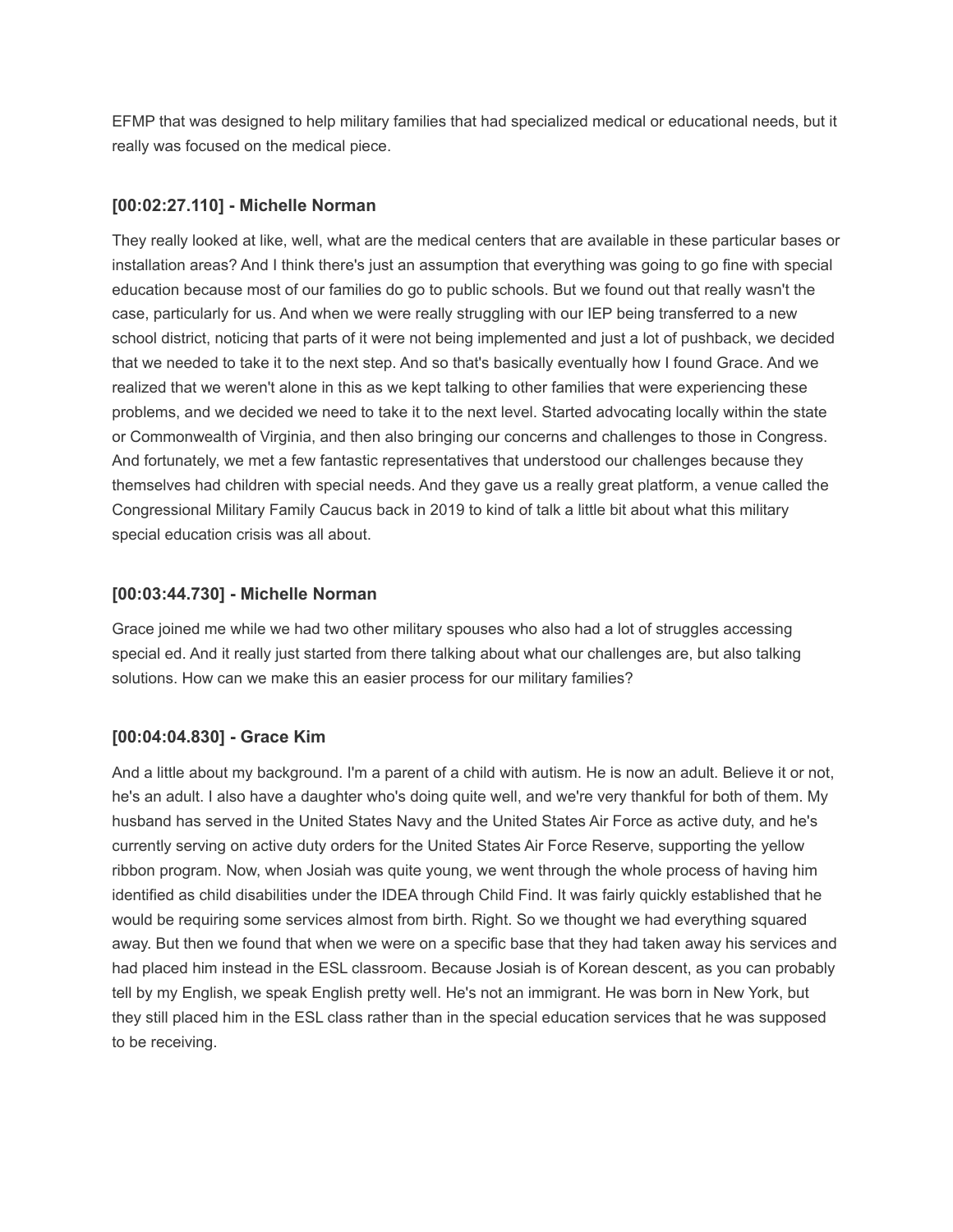## **[00:05:30.120] - Grace Kim**

And to take it even further, they kind of use my role on the base chapel to guilt me into signing away his special education, some of his physical therapy, occupational therapy, and speech language services by bringing up how there are children of other, you know, enlisted and other families who needed these services more than Josiah. And because of that, I felt bad. What am I supposed to say, here's the chaplain's wife saying no. So of course I said sure. And I signed away my son's rights.

# **[00:06:08.250] - Grace Kim**

And since then, it really has been a struggle to get him to the point where he was able to graduate with a standard diploma. But he has. And we're very thankful. But I discovered that in order to get the change that we were seeking, they weren't listening to me. They weren't listening to dad. So what we had to do was consider how do we advocate successfully? Well, you need an attorney. So I went to law school and became one so now I'm a special education attorney practicing in the Commonwealth of Virginia. I have quite a few military clients too, including the Normans. Lovely Marissa. We adore her. She's so sweet, so much fun. But there are also others from different branches. And the struggles that they face are very similar, are very similar. Marginalization of the needs, like minimizing the impact of the child's disabilities, waiting them out, hoping that they can use IDA timelines to delay the provision of services. I've had quite a few clients have difficulty when they arrived because they weren't able to find housing. There was a housing shortage and so they were put in temporary housing, but the school district wasn't willing to let them enroll anywhere if they were in temporary housing.

## **[00:07:25.350] - Grace Kim**

So then what do they do? They couldn't enroll their kids. They are coming to me two, three weeks into the school year saying, what are we supposed to do? And so that's one of the reasons why we came together on this. Michelle mentioned the I'm sorry, the Congressional Family Military Caucus. Did I get that right, Michelle?

## **[00:07:46.720] - Michelle Norman**

Yes. You've almost got it right.

## **[00:07:49.090] - Grace Kim**

Yay! Almost.

## **[00:07:50.490] - Michelle Norman**

Congressional Military Family Caucus Summit. How about that?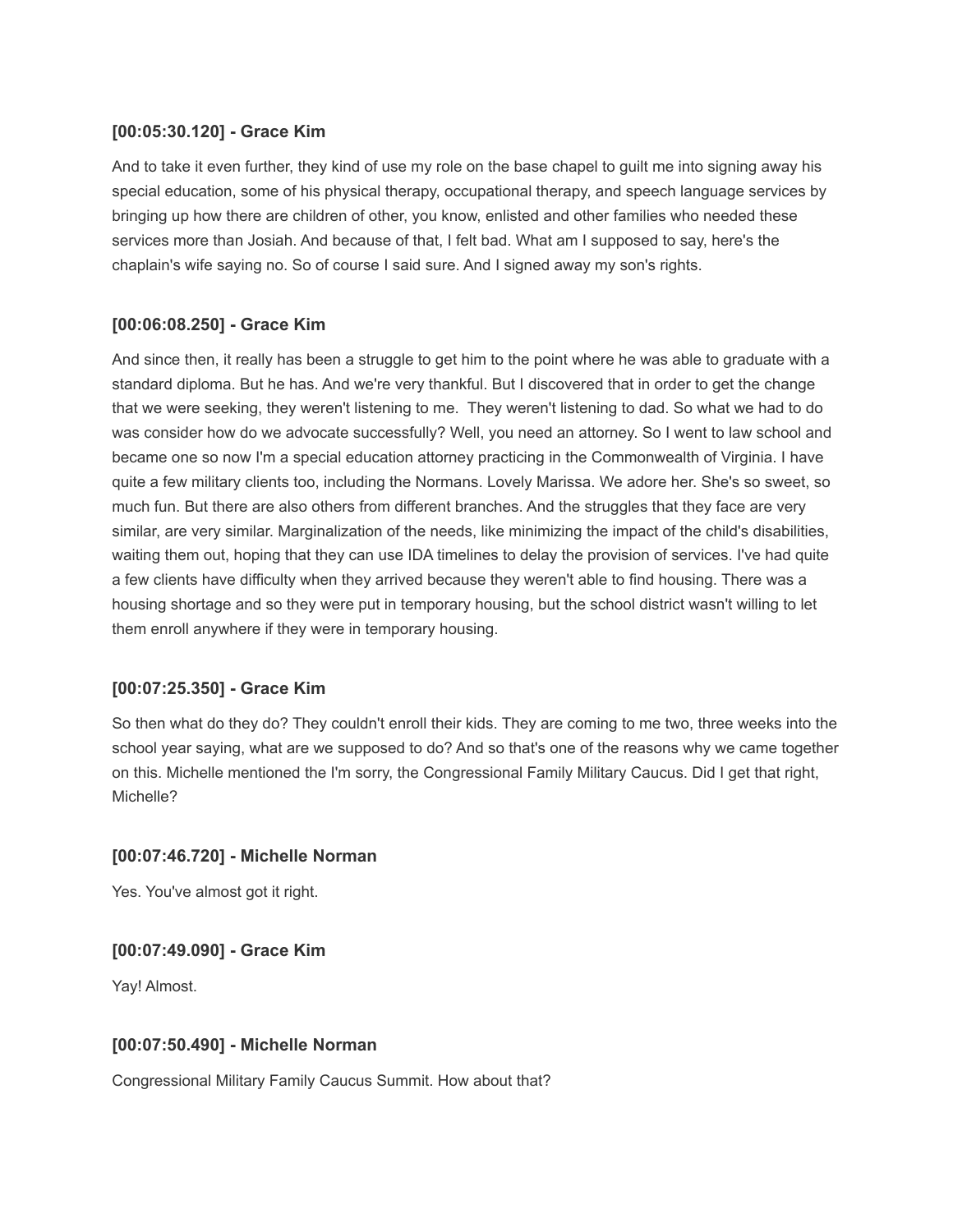## **[00:07:53.580] - Grace Kim**

Congressional Military Family Caucus Summit. We just discovered, hey, we've got some momentum here. We can really do something with our platform. And that's the start of what we have now, which is a full fledged nonprofit led by military spouses, volunteers. We give up our time, our energies, our talents, in order to try to leverage that positive change, not just from a case by case, one by one, each individual child, but on a larger level so that we can advocate for all military special education students, not just these individual ones, to make positive changes so that we can kind of move that ball forward towards progress, towards making sure, I mean, if you have a child who's on the autism spectrum, let's say, can you imagine every two to three years moving to a new school, to a new state, to a new country?

### **[00:08:54.330] - Grace Kim**

What's happening to your services? What about that gap between what's going to happen to that child without the continuity of educational services, speech language, et cetera? And there are quite a few of those families that we represent.

### **[00:09:08.340] - Grace Kim**

So that's us in a nutshell. Anything to add to that, Michelle?

### **[00:09:13.060] - Michelle Norman**

You did such a great job with that, Grace. The mission for Partners in Promise, really like Grace said, is elevating all of the exceptional military families stories and voices, but then also being able to educate and advise those who can make change, such as DoD leadership, Department of Defense leadership, public officials, those in Congress, even our fellow military service and veteran organizations. We all know that special education is complex. A lot of folks kind of shy away from it because they don't understand the law. And so that's really where we come in. And we use again, those stories, but we also use data. We notice that we were underrepresented, under surveyed. No one really knew about our population within the military community. And so we saw that there's a gap, and that's where we kind of build it in. We have an annual military special education survey that we launched, and it has grown by leaps and bounds from our very first survey that we did a few years ago, which was just a standardized grassroots Google Form survey with, of course, leading questions and bias and all that great stuff. But it gave us good qualitative data that, yes, there are problems.

### **[00:10:33.030] - Michelle Norman**

And then our most recent survey that we launched last October with the Ohio State University went through the IRB process. It has given us amazing statistically significant data. And we're just noticing that there are true barriers for our families in accessing a free and appropriate public education. There are real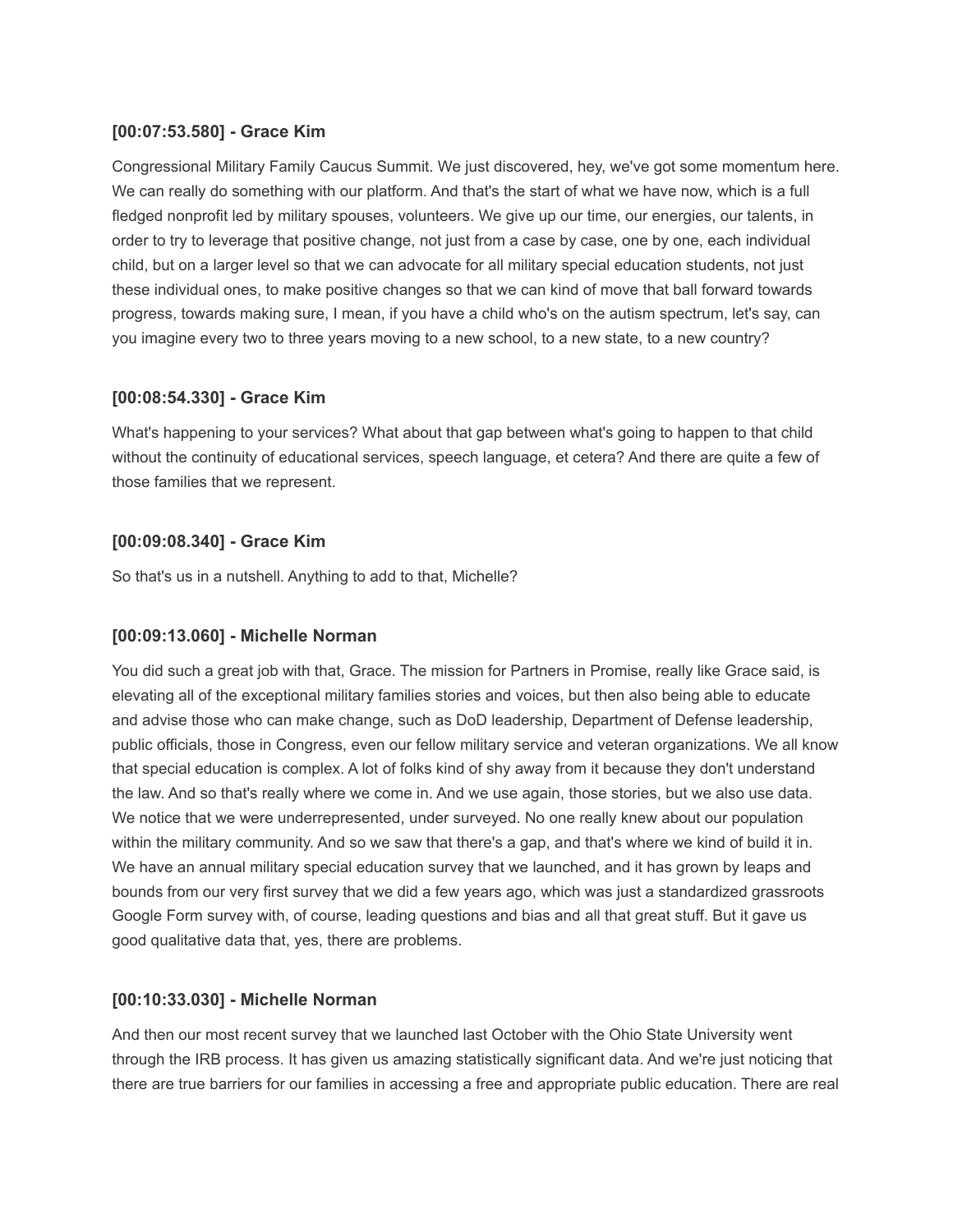barriers or perceived barriers and unknown barriers. And so that really was what our survey focused on. And we'll take that data and it will help us inform the change that we need. That is what we can take to our leadership in Congress and say, hey, here's where the gaps are. This is where we need to fill it in.

### **[00:11:14.970] - Lauren**

Absolutely. Well, and obviously it's very important work that you're working on. And I was just wondering, Michelle, if you could maybe go into the story with your daughter, what struggle she was facing as you were trying to navigate the special education system.

### **[00:11:29.710] - Michelle Norman**

Marissa, she is a fighter. She is 18 years old. She was born very early. She weighed 2 pounds 3 ounces at 27 weeks. And so that in itself has been our journey as far as overcoming a lot of the medical challenges that she has faced. Within her first week of life, she suffered a grade four brain bleed on the left side of her brain, which resulted in cerebral palsy, more specifically, right hemiplegia and 20 other medical diagnosis to include ADHD, anxiety, auditory processing, hearing loss, many, many diagnoses, many disabilities. Yes. And to be honest, the first few years of her life, it really was just a life or death scenario. She had a tracheostomy. And so the first year was basically trying to navigate getting her out of a hospital and how to reconstruct her airway so that she could breathe on her own. And then after we were able to successfully do that at one years old, and it was more of like she has real palsy now. We need to start all the therapies because we need for her to eventually eat, talk, walk on her own. There was very little effort, I think, initially on the education piece as far as schooling.

## **[00:12:51.470] - Michelle Norman**

We were very excited once we did get her into the developmental PreK class here in Virginia Beach. And I think I was very naïve at the very beginning because I was just happy. I was thrilled she was in school. I'm like, wow, she's getting any service this is amazing. And I think because you go through so many emotions and not knowing whether your child is going to live, and then to get to the point where they're actually, like, with their peers, I did not challenge. I did not guess. I was just very naïve on this is just the way it's going to be. And it really wasn't until she was a little bit older that I started to see more. And I think it's because maybe she was compensating for some things early on in her educational career. But when we started to see the gaps, I mean, I could tell when she would come home after we first moved here, Virginia Beach, and she was complaining about one of her teachers. I know you heard this one, Grace. Her teacher was talking too fast. And I'm thinking to myself, okay, well, maybe she's from the south.

## **[00:13:56.390] - Michelle Norman**

Perhaps she has an accent. She's like, I'm not understanding anything, mom. And I'm like, okay, well, I can ask them maybe to slow down. And so we would have multiple IEP meetings where I would talk. I'm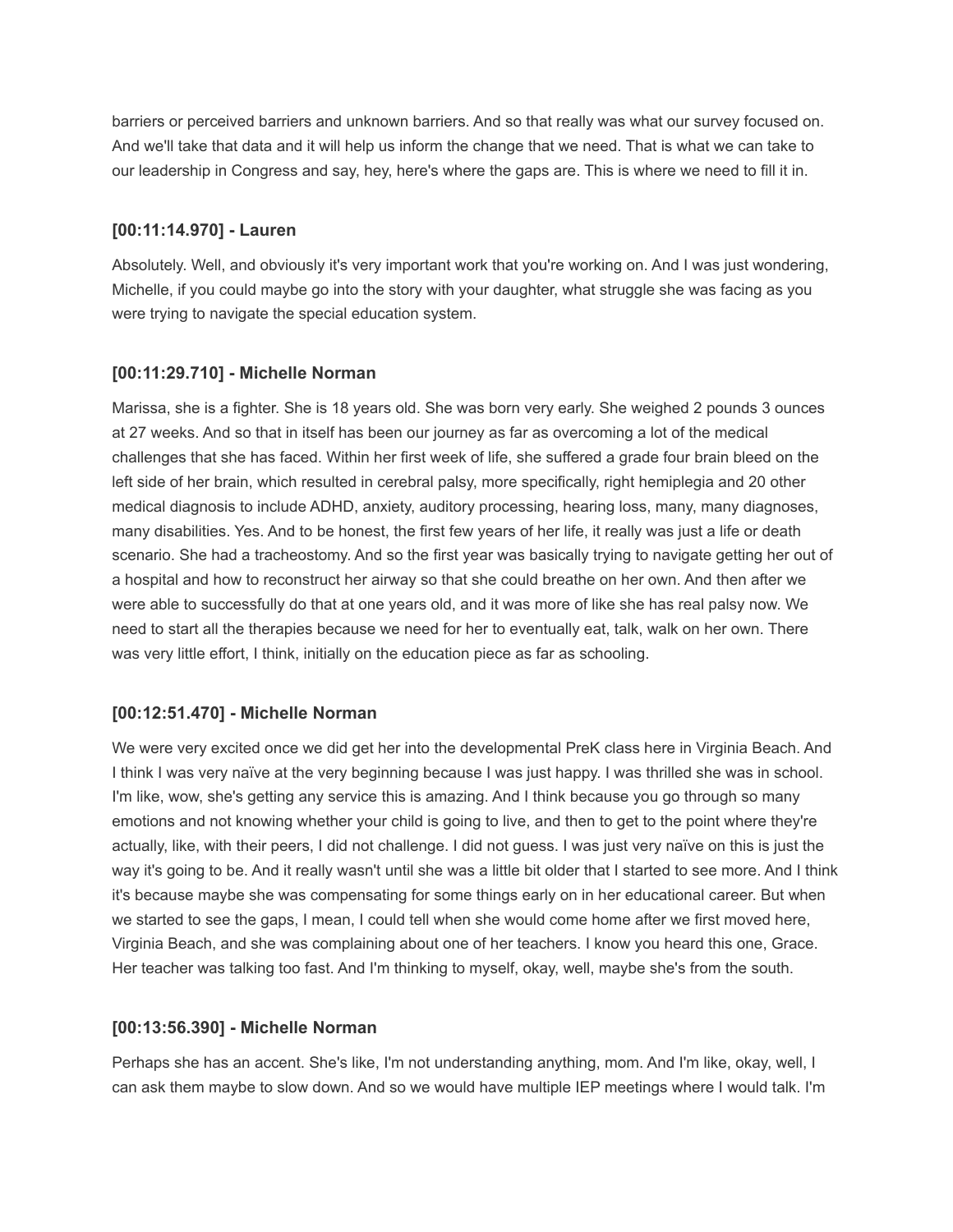like, Marissa is not understanding what's happening in this inclusive class. And she's telling me that she'll wait 20-25 minutes in the class while the lecture is going on. And then when everything is over and all the students can start working on their homework, she raises her hand and the special education assistant would come over and she's like, 'yeah, I didn't get any of that. What did I lose? What did I miss? And how do I go and start on this homework?' And that hurt me so much to hear that because she is not accessing an education. She can't understand a word the teacher was speaking. And again, I was bringing this up in IEP meetings. I was trying to ask these experts, what is going on. I'm an engineer. I'm not a teacher. And it wasn't until we got an advocate and then we finally had Grace. She said, we need some better evaluations. We need full evaluation for Marissa.

## **[00:15:05.440] - Michelle Norman**

And lo and behold, we find out that she has auditory processing disorder, which makes so much more sense now. Like, no wonder it wasn't an accent, it's just that she wasn't processing what this teacher was saying. And that kills me that these experts, 16-17 people around a table are listening to me talking about this, and no one thought twice to say, well, why don't we just evaluate her for speech language issues? Nothing.

### **[00:15:35.130] - Grace Kim**

To quickly interject, one of the most shocking things that I found was on a recording. An individual who is quite high up in the administrative special education department for the school district stated, and I'll never forget it, 'why are we trying to get Marissa to do something she clearly is unable to do?' So what she was saying was, it wasn't that Marissa had additional disabilities, learning disabilities. She was assuming that Marissa had some type of cognitive deficit, intellectual disability, something of that nature. And so what mom and dad were asking for was basically not something that Marissa could ever grasp. So why are you forcing her to do it? You know she'll never do it. I think just hearing that from someone who was in leadership was quite shocking. And with the new updated testing, what we found was Marissa has no cognitive impairment. She's not intellectually disabled. Sure, the right hemiplegia did have an impact, but it did not impact her intelligence or capacity to the degree where she could be considered intellectually disabled. And what they were seeing, instead of seeing it as a floor from which she could rise, they were looking at it as a ceiling that she would never be able to go beyond.

### **[00:17:06.240] - Grace Kim**

So if you can imagine, these parents are advocating and they're very well spoken and they're very polite, professional, and kind. That's not the case with every parent that I help, but they are very articulate. They're writing all the right letters, they're saying all the right things, and they're still being told it's just your kids disabled. What do you want from us? Just constantly telling them no. Sorry to interrupt, I just wanted to bring that up.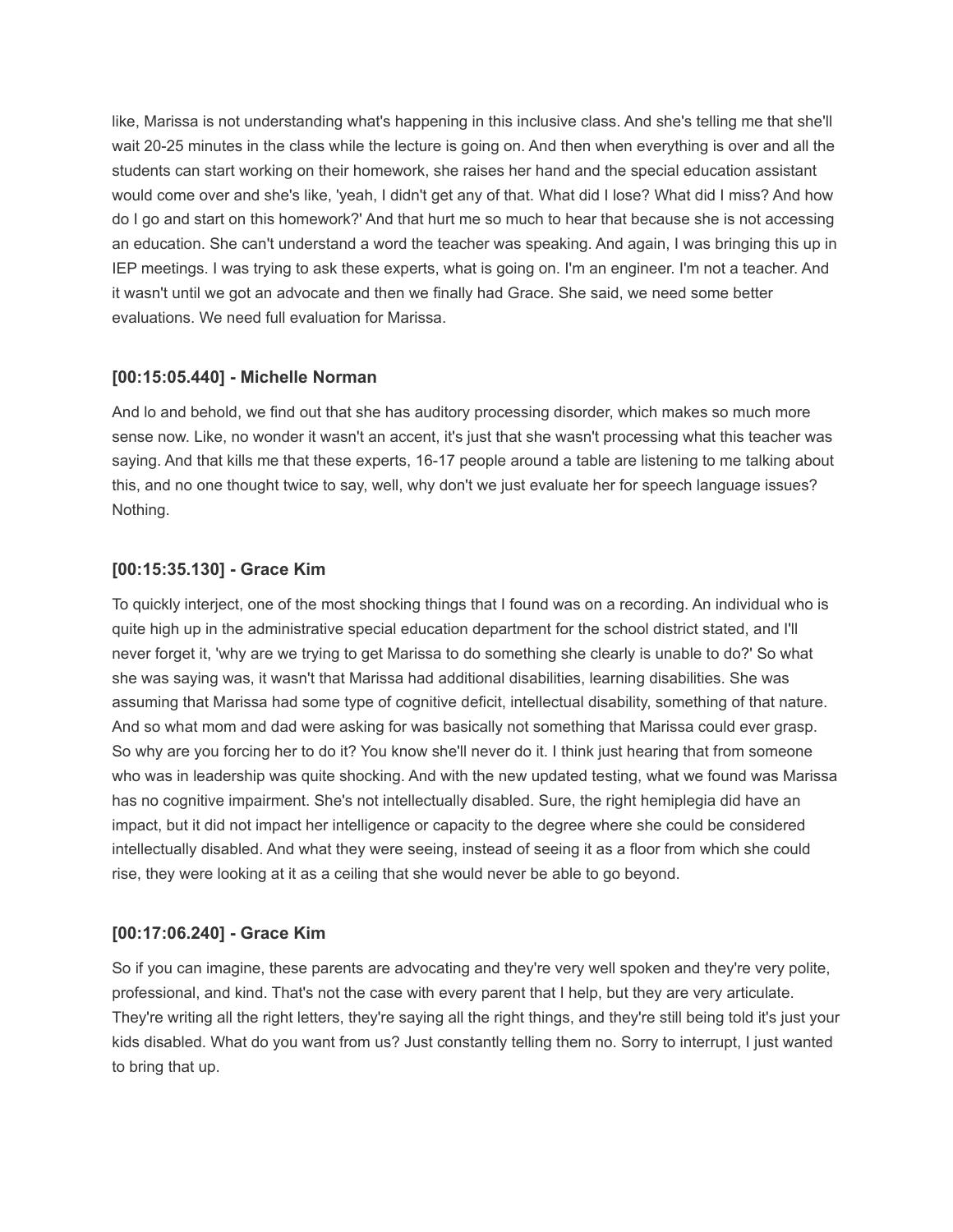# **[00:17:34.580] - Michelle Norman**

No, that's okay. But I think that kind of leads into the next part of this, Grace, is that in these meetings, there are references and questions to my spouse. Tell us about your job. How long are you going to be here?

# **[00:17:50.650] - Grace Kim**

(laughing) How long are you going to be here?

# **[00:17:53.070] - Michelle Norman**

Well, that sounds like a fantastic position!

# **[00:17:58.230] - Grace Kim**

Promote soon and leave, right?

# **[00:18:00.260] - Michelle Norman**

Right. It was data mining, I guess, to see what our next steps would be and maybe how long we would be a pain for them instead of...

## **[00:18:13.430] - Grace Kim**

Some districts are very forward, they'll just ask you basically, how long are you going to be our problem? They don't say it like that, but basically they'll be like, how long are you guys going to move in? Two, three years. Okay.

## **[00:18:24.990] - Michelle Norman**

Right.

## **[00:18:25.540] - Grace Kim**

All right.

## **[00:18:25.870] - Michelle Norman**

It is a gamble. I think they do, there sometimes there are competing agendas, and so maybe we were just caught in that. But it definitely was an eye opening experience for us, particularly for a military family. We have a tendency to respect authority, to accept what authority tells you. So it is very difficult to speak up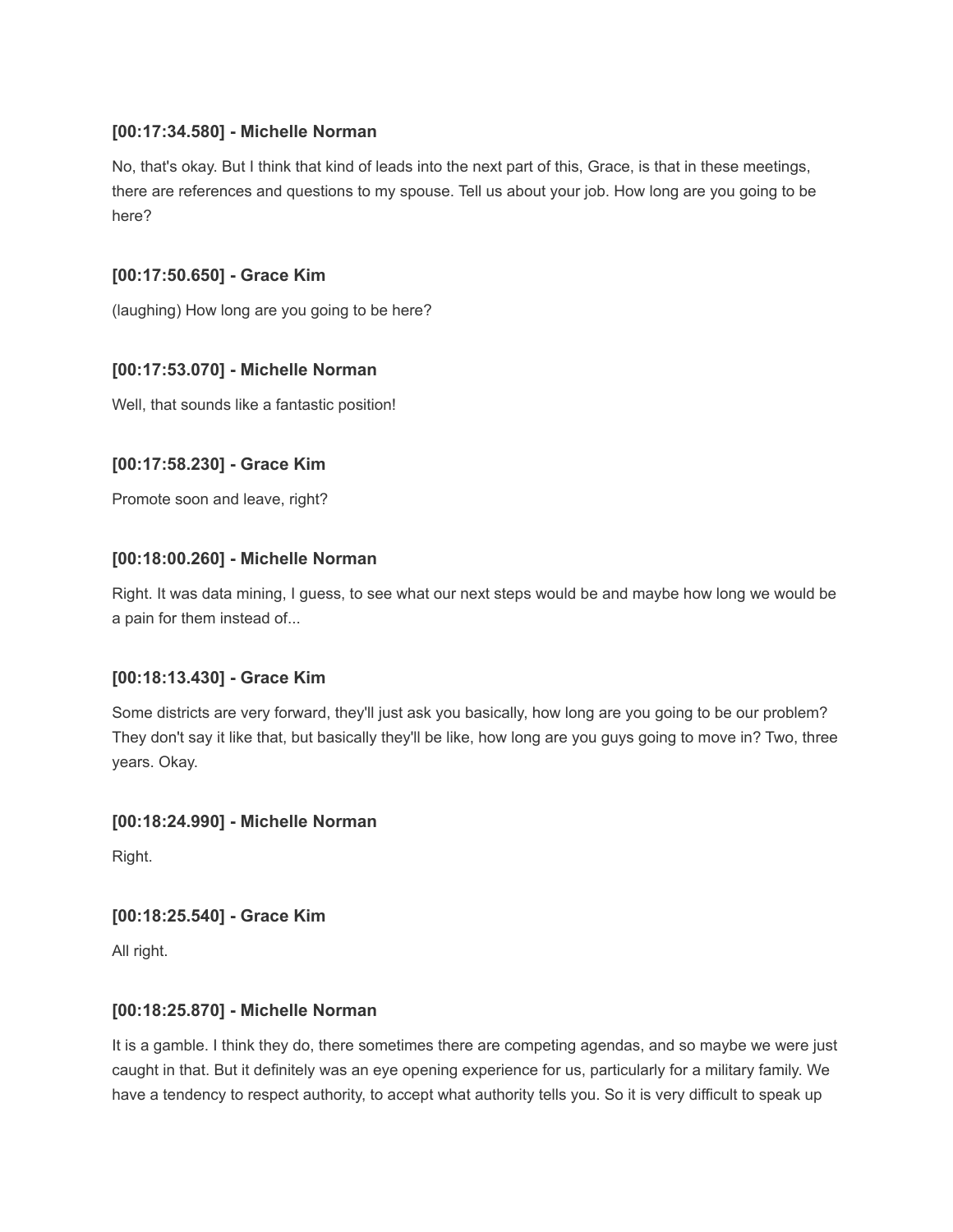because this is not something that we're used to doing. It's just the way that system typically works. And so we find that a lot of our families are afraid to speak up. They do not want their command to hear. They don't want to worry about retaliation, particularly those that may live on a base where there's a school associated with it. And I'm sure you see that a lot, Grace.

### **[00:19:10.210] - Grace Kim**

Yeah, I do. And we also have to consider I want to touch on the... You mentioned the exceptional family member program (EFMP) earlier. A lot of military personnel are loathe to stand out in any negative way and you want to move forward, promoting your career. And then if you have anything being EFMP, it does limit the areas where you can serve because you need to be around a certain base. Right. Where they have a concentration of specializations. Even I had a family who was prevented from going to Japan because they didn't have the medication that the child needed. In the 100 milligram, they only had the 50 milligram. It was such a strange thing. So it's true that it can have an impact on their career. I also wanted to point out, like, oh, gosh, when we're talking about all of the issues we're facing, it really boils down to time, right. And time really is one of the most valuable resources that our children have. I'm thinking about the clients of mine who they don't even qualify for EFMP because they're dyslexic. And dyslexia is not something that would qualify them for any sort of medical service.

### **[00:20:32.500] - Grace Kim**

Right? It's a learning disability. It's a neurobiological difference. And so what are these families supposed to do in terms of getting any sort of support from the military? It's difficult. There's no medical treatment that they can receive. There's nothing wrong with the child. They just have to be taught in a much more structured way. They definitely can be taught. But again, time is the greatest resource. And anything that delays or eats away or takes or robs these children of that time to learn. We need to stand up and change that. I find that a lot of military that I know personally, a lot of military spouses, they're overwhelmed. They're already going through so much. They don't want to quote unquote, 'rock the boat.' But yet if you step in and let them know, hey, we're making a difference, come join us. They're willing, they will fight. You talk about mama bears, they will do anything for their kids, right?

## **[00:21:34.950] - Michelle Norman**

Absolutely mama bears.

## **[00:21:38.160] - Grace Kim**

You should see Michelle when she's on fire. My word, out of the way!

### **[00:21:42.430] - Michelle Norman**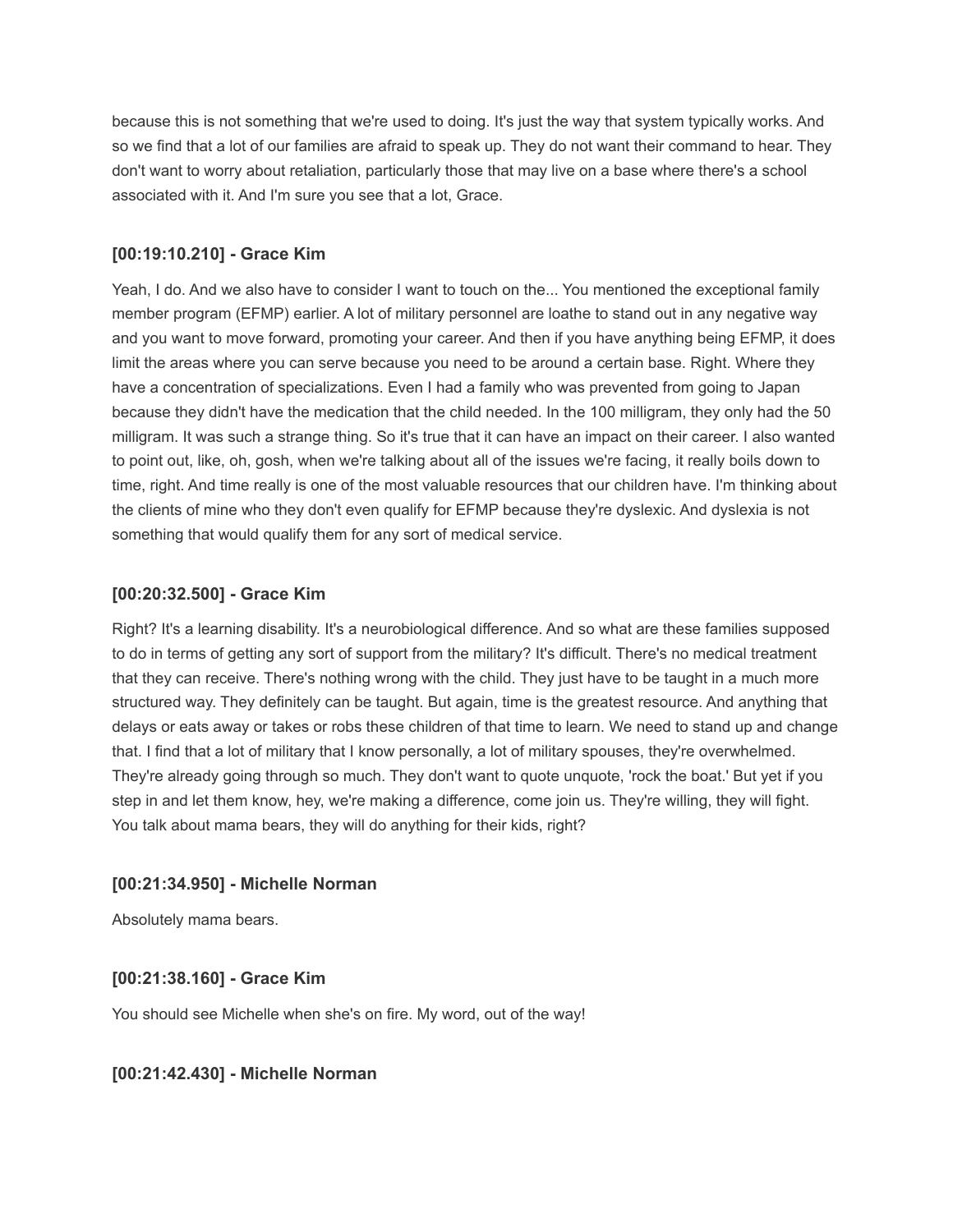Definitely been there and done that. But you made a great point. Again, Grace, with the delays our survey that Jennifer Barnhill, our COO and lead researcher, spearheaded this past October, we found that the average delay is 5.75 months after a PCs, which is a change of duty station. And so 5.75 months going without services. And if you put that in terms of a two year set of orders, a two year tour, that's over 25% of their time without any services whatsoever, that's a problem, because what's happening during five months, chances are some regression going on there as well, right?

### **[00:22:29.950] - Grace Kim**

Absolutely.

### **[00:22:30.770] - Michelle Norman**

And how do you ever make that up? When you're leaving again two years later, the same thing happens. It just compounds and compounds. And so those are the things we're trying to identify is how do we shorten those delays? Because looking at it, these are IDEA violations that could have major impacts with accessing of FAPE, I know that Grace can expound a little bit more on that, but what can we do to make this easier on our families?

### **[00:23:02.130] - Grace Kim**

There's no question that time and delays have a substantive impact on a child's education. The standard that we have to keep an eye on is whether or not the Individuals with Disabilities Education Act is being followed both procedurally and substantively. Now if it's just a matter of a procedural violation, you're not going to win. Right? But if you have a procedural violation, such as delay, a time delay that has a substantive impact, well, then the child has been denied a free and appropriate public education or a FAPE. The learning disability community, they know this well, you have a certain period of time based on all the studies that have been done on neuroplasticity and just the window of time that these kiddos have to be able to learn life skills like reading, calculating, doing math, writing...Not influence impediment. You're putting a huge barrier or impediment in front of these military families when you don't allow them to advance enroll their child or you refuse to even let them enroll when they're physically there, but not in permanent military housing, but permanent housing. What else? I mean, the practice of demanding when the family comes in saying, we reject your IEP from this other school district, we don't do that.

## **[00:24:32.080] - Grace Kim**

This is not how we do things here. Well, how do you do things? And all of a sudden you're going through a cycle of evaluations and after the testing, they have 65 days and they milk that time. The school districts tend to really-and it might be because the school district is under staffed, they're going through whatever. The problem is, none of this is an excuse for not providing the child a free and appropriate public education. So some of the changes that we are seeking, and Michelle can talk about this a little bit more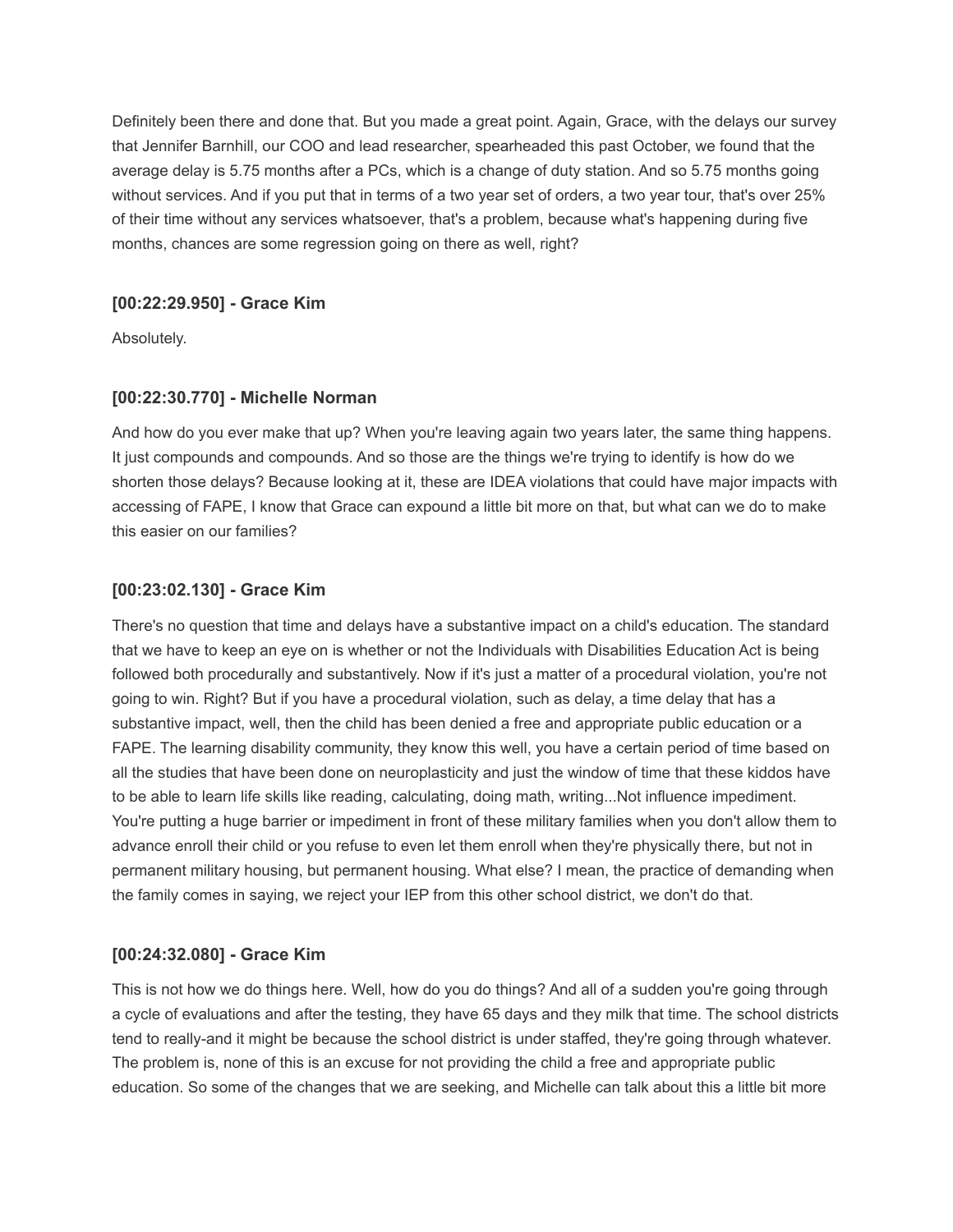in detail, are directly related to timeline violations. Not just timeline violations, but treating military special education children as almost they're their own category. You look at Every Student Succeeds that military children and homeless children are lumped together, but they're not the same. They don't have the same struggles or needs. And I think there needs to be an identification separately of the military special needs child and that accordingly, certain things have to take place. For instance, the IEP that student transfers in with has to be honored. Has to be honored. No saying this is not how we do this.

# **[00:25:50.140] - Grace Kim**

No taking away services, saying we just don't have those here. You have to honor the IEP for at least let's set a time period. You have to have it in place for at least 60 days, which some school districts will do. The problem is not all school districts are doing this, and a lot of school districts these days are waiting for parents to file due process cases to do anything. And that's another issue.

# **[00:26:18.010] - Michelle Norman**

Just like you were touching upon Grace as far as ESSA and IDEA, we chatted with Congressmen and women about possibly amending, adding reauthorization any of those type of changes that would help our military kiddos that have exceptional needs. And no one really wants to touch the laws right now. And so that really kind of limits us on what we can do and what we have any, I guess say particularly only through DoD Department of Defense because no one really is wanting to look at the big global change at this point. So that's kind of what we've been doing right now is focusing on the local level, the state level, but then within Department of Defense. And how can we have some reporting or any type of provisions within the National Defense Authorization Act which is signed on an annual basis? It's our defense budget and that's really what we've been trying to maneuver within these past few years. One of the things we've done is obviously the first way it started is having a study on military children with special needs and looking at special education. And that was back in 2020. And then in the 2021 NDAA, we were able to get some provisions in there that would allow for special education attorneys to be available on installations.

## **[00:27:45.530] - Michelle Norman**

The wording is such where it could be a JAG who's trained for a few days in special education or some service branches. Look at it as a civilian special education attorney. It hasn't been standardized across the service branches, but at least it's a resource that I didn't have when we were having problems. And so we feel like that's a big win for us. Although Grace will tell you that folks are coming to her asking questions about that's true.

## **[00:28:13.490] - Grace Kim**

That's true. I have like friends who are JAGs texting, what are they asking me to do? Is this what you do? And they're like, well, you're welcome. You're welcome. They are also hiring the civilians. And Michelle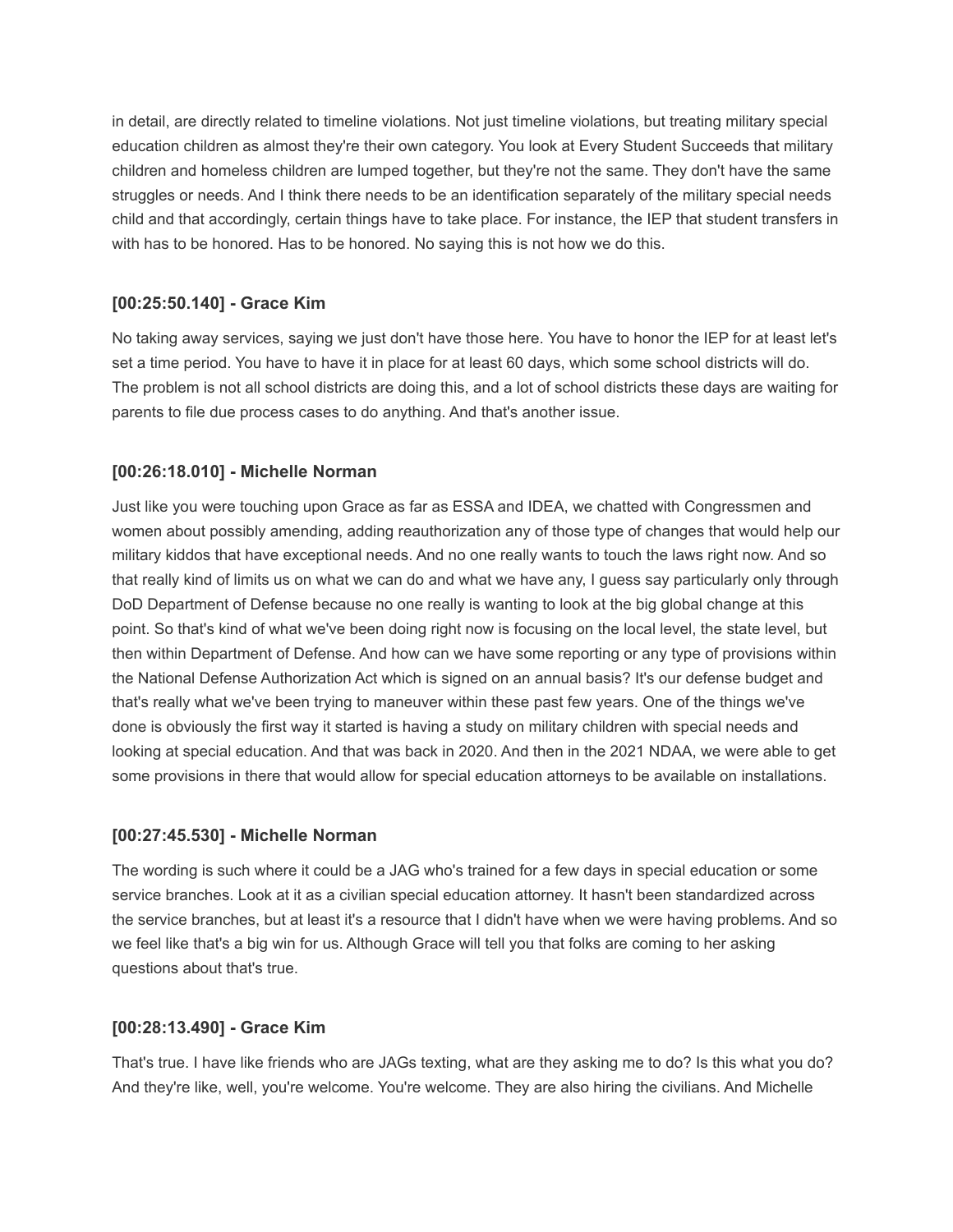mentioned one of them did seek out did a consult with me to get advice about her case. She just wanted to it was kind of a sanity check. I would have just done it. It was very interesting. It was set up as if it was a regular initial consultation with my office. That's what I thought it was. But it turned out to be the lawyer. Just wanted to make sure she wasn't messing up, which was amazing. I was like, okay, you're the one who was hired for this. Okay. So I mean, great start. Let's get them trained. It really is just a matter of reading the law, right?

## **[00:29:04.210] - Michelle Norman**

You got to read it and have that experience too, I think is huge. Actually going through an eligibility process with a family, going through a due process, hearing. Those are things that you can read about, but you need to actually experience it as well. Have that practice underneath your belt. Some other things that we're looking at, Lauren, there are some protections out there through the Military Interstate Children's Compact Commission. I know we call it MIC Three, but it is an agreement that states have signed onto that will help military families as you move from one state to another. And within this agreement, there have been some protections through state legislators that help with advanced enrollment. Advanced enrollment is when you can be living in a different state and you can take your IEP and written orders and fax it, scan and email whatever to the next school district saying, hey, I'm coming in four months. Here's my child's plan, and we're going to start school on September 1. So let's make sure all these services are available, all these supports on day one, we can hit the ground running. And so we're hoping to see families use that more often and make sure that all the states can offer that because right now we're noticing that only 16% of our families have ever used it.

## **[00:30:29.260] - Michelle Norman**

And then many of them who could have used it were told it wasn't an option. So there's a lot of messaging and awareness problems with that. And the other thing that we are kind of looking at is just making information accessible to our families. There's a lot of things they don't know. They don't know about their rights. They don't know about the compact. They don't know about these special ed attorneys that are available to them. How do we educate our families proactively? How do we get the state laws to them? Because as you're moving, it is different from state to state, it would be nice if there's a way through a central dashboard in a military one source or some type of very central website that families can access so they can see how things look state to state, district to district. What are the performance indicators for math, English, science? What are the rates of graduation for a standard diploma, both the kids in general ed and those in special ed? So there's things that we're hoping to help our families with because we know that when you are an informed family and you're knowledgeable that you have better, positive educational outcomes.

## **[00:31:38.970] - Michelle Norman**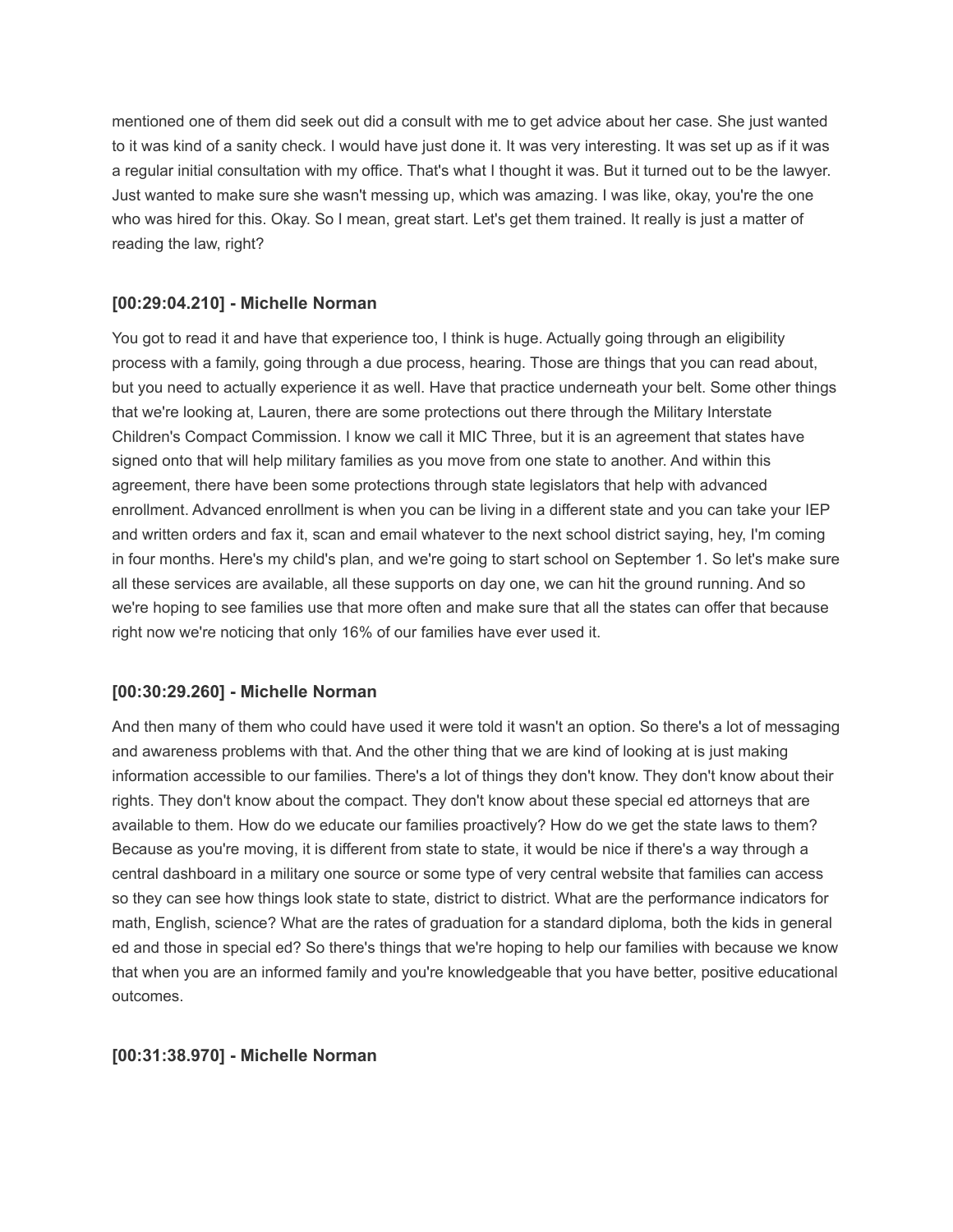And that's what we want for our kiddos. We don't want our kiddos to not be able to graduate. We want them to be able to be successful, independent contributors to society. That's really the point of all of this. There's no reason why they shouldn't have the same opportunities as their civilian peers.

### **[00:31:55.670] - Lauren**

Absolutely. Well, to sort of build off of that. How would you both recommend that military parents who might not necessarily know the laws in and out like Grace does, how would you recommend that they advocate for their child?

## **[00:32:09.170] - Grace Kim**

Well, that's a great question. And what I was just thinking about, as Michelle is speaking, is how different the implementation of the IDEA is even within states but when you're moving from one state to another, the consent laws can be different. So the IDEA is the floor, right? And the states can add and give parents additional rights. On top of that, the Commonwealth of Virginia requires a parental consent before any changes are implemented. Not all states do that. You cross the border into Maryland, and a lot of parents don't know that. They don't have to agree. Their only recourse is to file due process. So then, of course, your stance and your strategy kind of has to change. This type of information needs to be available somehow to these families. And I feel like currently it's not all together in one place. There are these individuals on military bases. What are they called, Michelle?

## **[00:33:11.870] - Michelle Norman**

Again, so it's many different ones. We have school liaison officers. Yeah.

## **[00:33:19.130] - Grace Kim**

We have school liaison officers. And I feel like, don't you think it would make a lot of sense for the school liaison officer to know the ins and outs of that state special education law as it compares to others? Again, they have to know what the federal law says and then know what on top of that might be different in their state. For instance, in the Commonwealth of Virginia, it's a state where you can show up to a meeting, say, I'm recording, and you press record. Other States require 24 to 48 hours notice before you can record. And if you don't tell them, they will reschedule the meeting. And that's well within their rights to do little things like that make a big difference in how parents, military, special education families, and school districts would approach an IEP meeting. I would say the more individuals approach and ask the special education, I'm sorry, the school liaison officer. I think that if we all make a concerted effort to always go to that person, they would probably think maybe we need to add this to the list of things that the flows are required to know. So that would be a very useful change.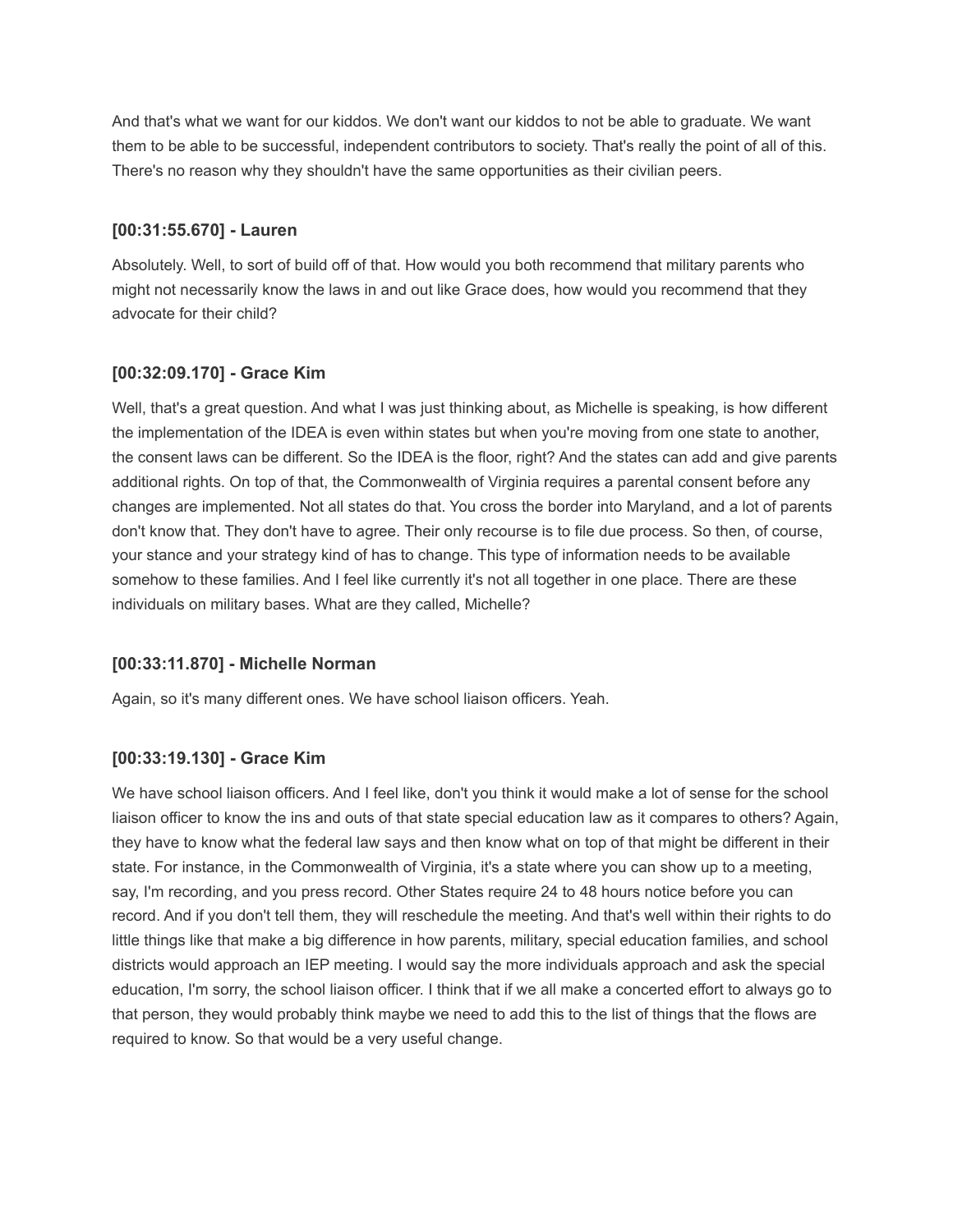### **[00:34:31.470] - Grace Kim**

We would love to be able to put all of this out there. But again, it's so different from state to state to state. I can give you a general overview, and we could stick that on the Internet. Frankly, Wrights Law is a great resource for families, military or not. What's another great resource? The Organization for Autism Research has really focused on those military families of children who are on children and adults, frankly, on the autism spectrum. They offer quite a bit of resources on their website. And I'm sure the Learning Disabilities Association of America, just by having us speaking with you now, you guys are shining a light on the situation. It's really difficult as a military mom, dad, a military parent. There's so many little things we got to take care of and so many balls we have to juggle. Right. We would love it if the individuals that we are directed to school liaison offices would be familiar, and some are I'm not saying that none of them are. It's just not the same across bases and not the same across military branches.

### **[00:35:42.180] - Michelle Norman**

It's not standardized. And that is one of our recommendations is to not just educate our families, which of course we would point them to our website as well. We have great resources available there, podcast, webinars. We also have some fantastic IEP binders, videos and other resources. But we really need to have training of those school liaison officers. They're often the first person that our families go to when they move. But we also point them to the ESMP offices that are on those bases. It depends on what service branch sometimes are called navigators, system navigators. Sometimes they're called case liaisons, sometimes they're just called ESMP coordinators. Point families to those offices if they're in the EFMP program because they are the ones who are probably know a little bit more than the SLOs about special ed. In fact, some of them, like the Navy, they will actually attend an IEP meeting with that family, which that goes a long way when you have someone there as an ally who can just maybe not even say a word, but just be able to be there as support for that family. And so we definitely need educating key DoD officials.

### **[00:36:56.450] - Michelle Norman**

The more that our leadership understands this military life, this highly mobile life for those who have special needs and have IEPs, I think that they will, in turn encourage more legislation, encourage change, encourage the trainings that are necessary for not just those folks we mentioned, but even the special education attorneys. Really, implementing that with fidelity is so important. We need to get everybody out there and partner with us. The other thing is sometimes DoD wants to do everything, but it's impossible. They can't do it all. So how do you leverage those public private partnerships, more memorandums of understanding with nonprofits to help fill in some of those gaps? Maybe them sharing our survey, which they are reluctant to do with any nonprofit, but that would be helpful so that we can reach more people and come to better solutions to help our families. So there's a multiple ways to help our families. And that's a great thing about the surveys. It really just informed the solutions that we give.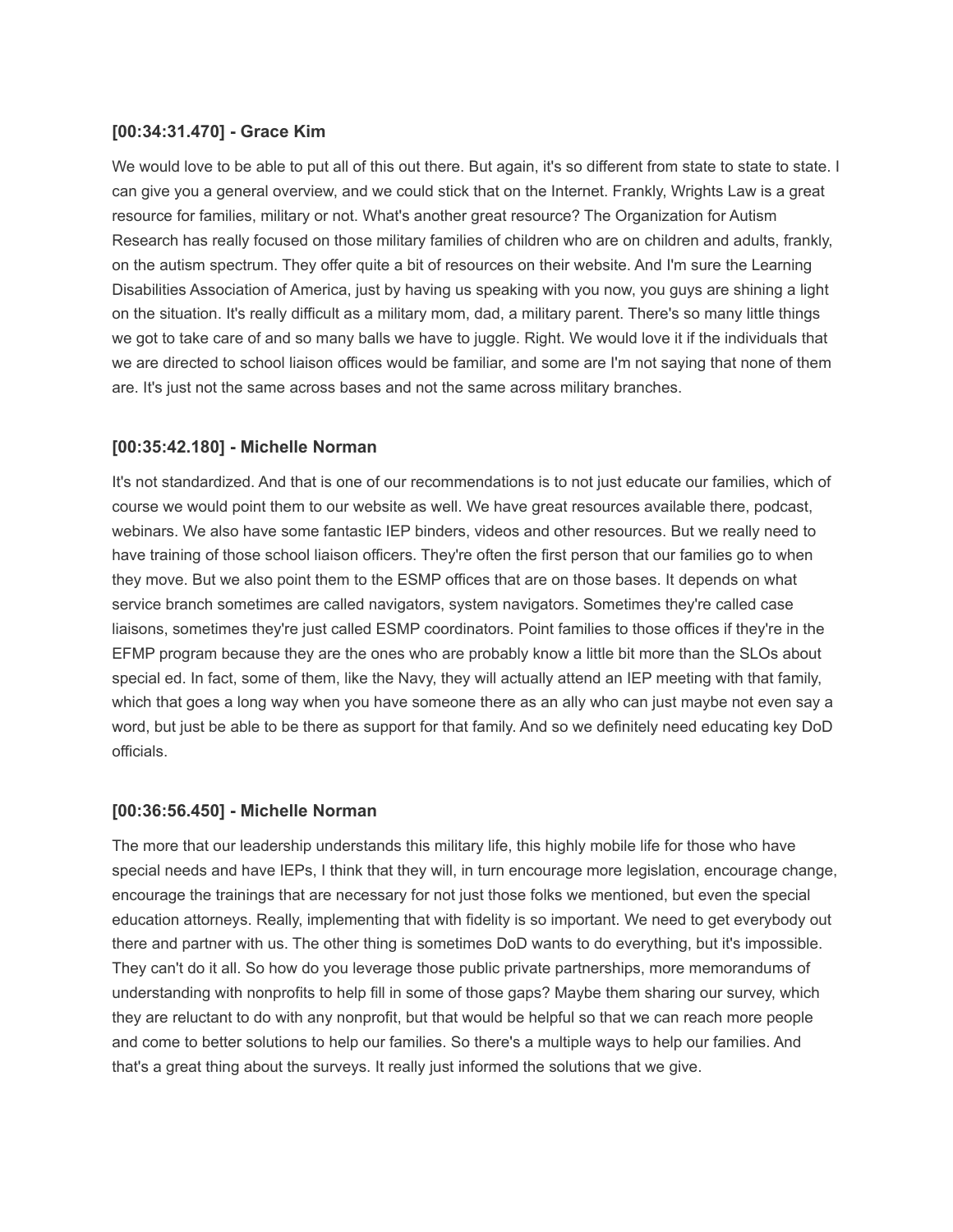## **[00:38:09.630] - Grace Kim**

Right. Because what we found is that there really wasn't any data that had been collected on these issues. They would talk about the kind of the more medical side, but not the special education side. Without a focus on the special education side and without data, we can't really move anything forward. People won't listen to you if you don't have any data. Otherwise you're just complaining instead of getting facts.

## **[00:38:37.230] - Lauren**

Well, and I think you can both answer this one as well. Is there a point where you recommend that a parent or an individual would seek legal assistance?

### **[00:38:44.790] - Michelle Norman**

I'm going to let Grace do this one? I think she knows the best.

### **[00:38:51.100] - Grace Kim**

Sure. It depends on what state you're in and what legal help is. In some states, legal help can simply be special education advocacy. Where, for instance, I attend a lot of the eligibility, IEP, other disciplinary, even manifestation determination, review, FBA, VIP meetings. I attend those with my clients. In other states, it's just litigation. So depending on where you are in the state of special education, if you find that your child has not made progress towards their IEP goals or has regressed, that's proof that the IEP is not appropriate or that the IEP is not being implemented, it can also be that the IEP is inappropriate. So if you have a dispute between the school, it's almost like you're talking about two different kids, right? The school is reporting no, your kid is fine. I have the one case where the school is confident that the child is not autistic, and then you have the mom who's a psychologist and who's had her child tested at UVA. She's autistic. Like they're fairly certain. I mean, she's not going to get it wrong. Right? And UVA also is very sure she's autistic. So the school district and the parents are looking at the child same kid, but they're seeing two different children.

## **[00:40:17.490] - Grace Kim**

In situations like that, you may need legal assistance, because if you don't acknowledge an area of need, then you're not going to address that area of need through the Individualized Education Program, IEP Goals, Accommodation Services and Placement. If you don't acknowledge that the child has dyslexia, dysgraphia, dyscalculia, you're not going to address it. You're just going to say it's behavioral. And we hear that a lot, right? That's very typical, actually, for a lot of our kiddos in the learning disability category of the IDEA. So if it feels as if you're looking at a different kid, you might need to consider at least an advocate or an attorney. If it is clear that your son or daughter has not made any progress and has even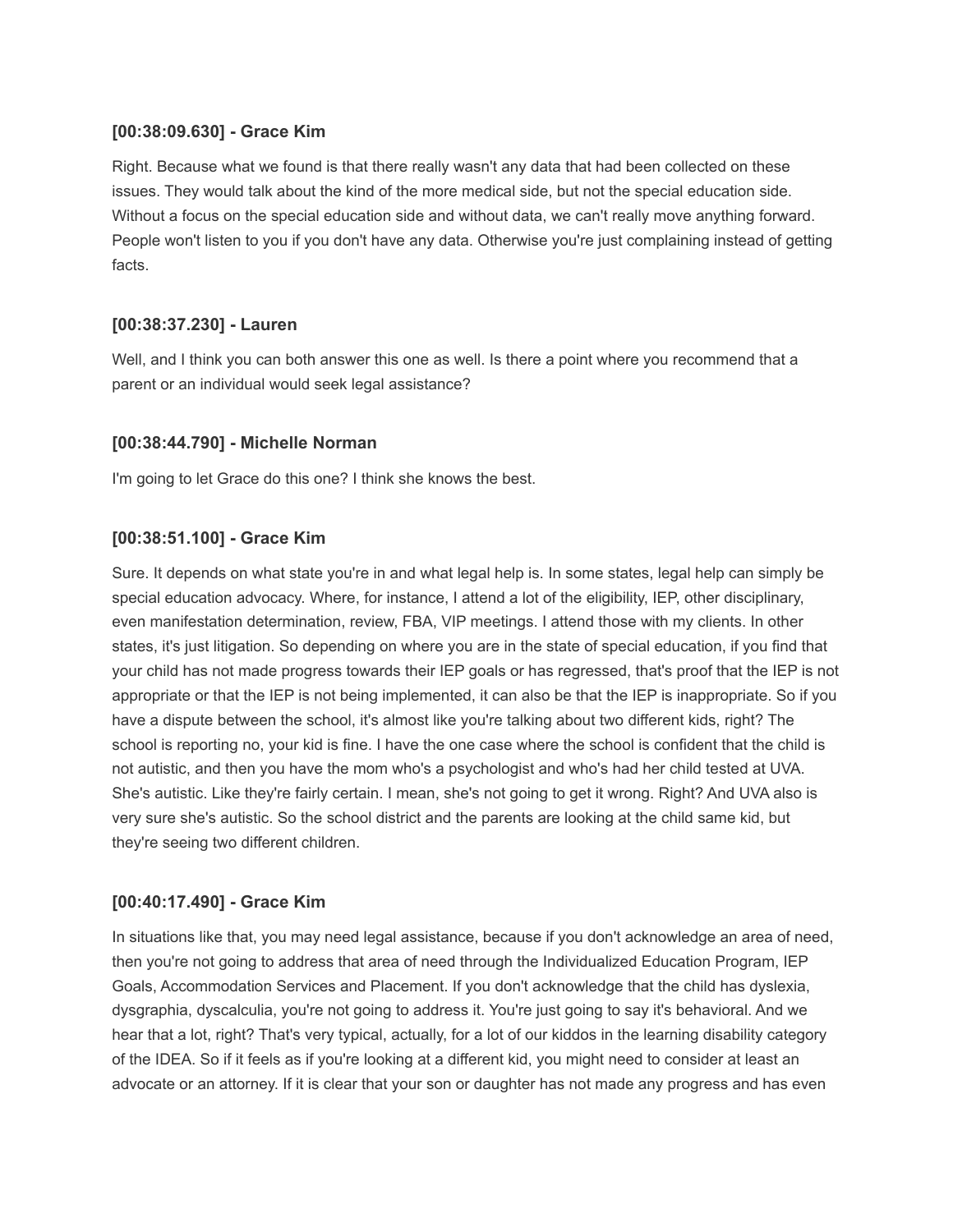regressed in their areas of need. Absolutely. You need to consider...The problem is time. Like I said, time is the most precious thing that we have and it's very important we don't waste time for our kids. I've dealt with families who have been fighting with the school district for years, and we're able to help them within a few months. It really still takes months get some real change. Of course, who's to say that that whole year's long journey wouldn't have happened?

# **[00:41:42.110] - Grace Kim**

But it is clear that once the parents got an attorney, the school sat up and paid a lot more attention to that child. In that case, it's unfortunate. But a lot of times school districts, and I'm not saying that school districts are out there to get our kids, no, but just the way that the system is set up, unless they have to deal with a situation, oftentimes they're already dealing with so many other more pressing issues that they do wait until it becomes okay, it's clear we have either violated the law or that the parent is about to sue us. So let's see if we can reach a resolution. Unfortunately, in that case, I mean clearly about resources and not about what's actually right.

# **[00:42:35.070] - Michelle Norman**

I absolutely agree with everything you mention, Grace. And I will add that one of the main things we tell our families is document, document, document. Because the more information you have about your child, their evaluations, how they performed on state benchmark testing, all those things are so important. And it takes the emotion out of what you're trying to advocate for because you can always point back to the data and say, my child is here. Now they're here. How are the progress reports looking? What is the measurable goals that they're working on? Are they making any progress? Keeping all the information well organized is so important. Where that really came in handy was during Covid, and there were multiple months there where people were not receiving any special education service and support. And it's not saying that, hey, you missed X amount of hours three times a week of speech. Then we know that it's not necessarily a one for one and getting compensatory services, but it's a start when you keep good data to show that this is where my child was here. And now at this date, they're here, they didn't receive services. I'm seeing regression on XYZ.

## **[00:43:52.060] - Michelle Norman**

So again, being organized and I know that's difficult because we move a lot, having a good IEP binder, scanning everything that you can and reaching out to those in the ESMP offices to assist. We don't want people to have to go to that next level. But if anyone watched our webinar last Friday that we did with Easter Seals, Katie Neas was on. She's the deputy assistant at the Department of Special Education. She said, hey, we're not going to know if there's any problems until people file complaints. That's what they check. They want to see those state complaints. And so I'm not saying everyone needs to go out and file a state complaint because that in itself is difficult and costs money, even though there are ways to do it for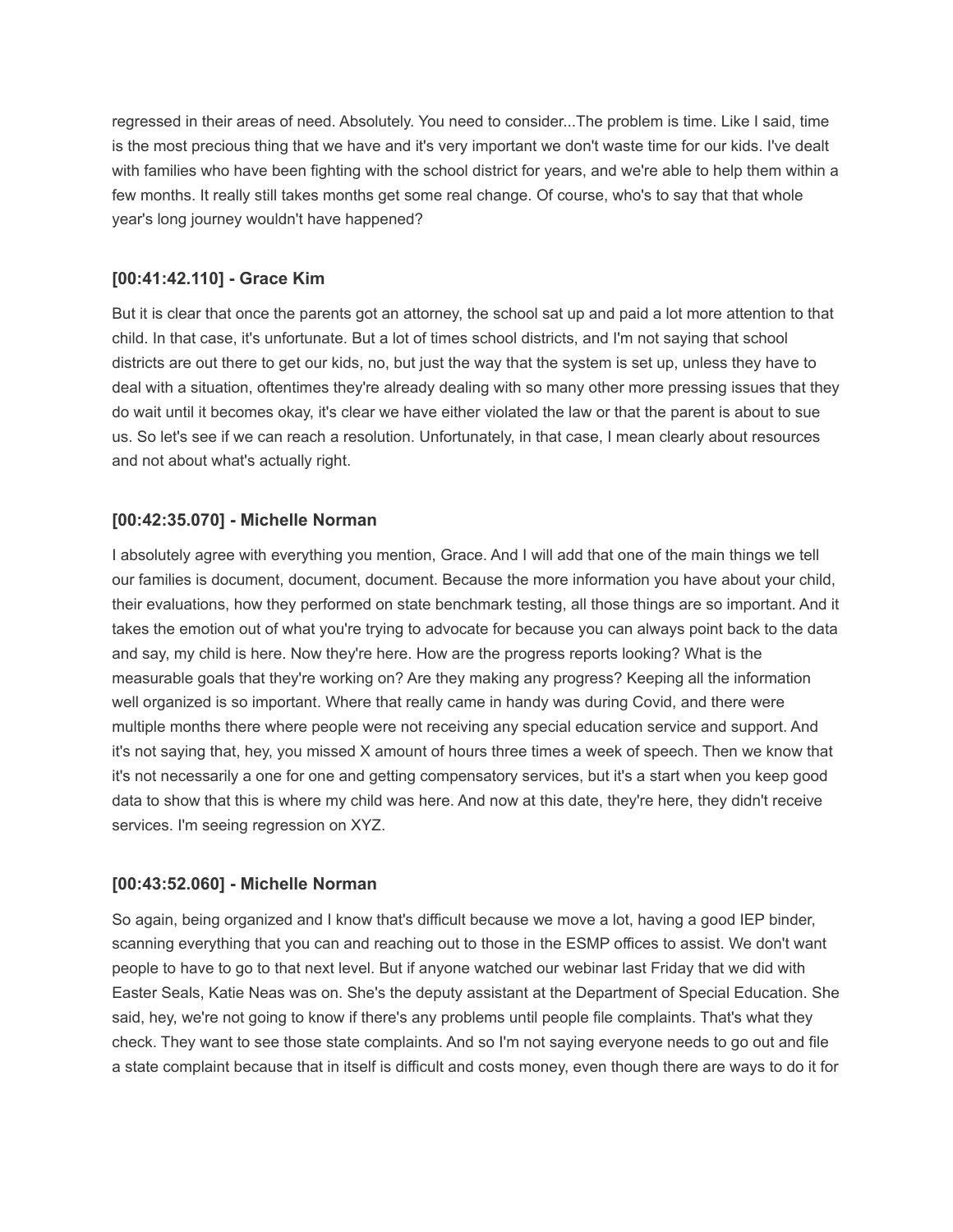free. We just need to make sure that these are valid complaints as well. And they have the data supported.

## **[00:44:52.110] - Grace Kim**

Think about the military family. They've been fighting with the school for a whole year. They're going to leave soon. Are they going to file a complaint right? Probably not. And that's why collecting the data and the survey that we do is so valuable and necessary.

# **[00:45:10.050] - Lauren**

Well, then I just have one more question for you guys, and that's based on your personal experiences, what advice would you have for military parents who have a student who's entitled to special education services?

# **[00:45:21.870] - Michelle Norman**

I'll start. You have to be what we talked about earlier be that mama bear, because no one else is going to be advocating for your child like you, as a parent and to speak up and not be afraid. Because I think now we're at the point where you do have that tribe of other moms, other special education parents that are in the military community that are understanding your predicament. And we now have the data that supports it both qualitative and quantitative. So speak up, stay organized, document everything, and then utilize those resources that we continually to improve on. Tell the local installation, ESMP offices, and the local SLO. If they don't know that there's problems, they're going to think everything is just wonderful in their community and nothing will ever change. And so we need partners, we need allies to work with us on these solutions and make it easier for our families to move.

## **[00:46:16.200] - Grace Kim**

There's so many things they're just like going through my head right now. Like what can I tell them? There's so many things. Well, first of all, here's this. You don't have to sign anything when you're there. You can wait. You can ask for a day or two or even a week to process the documents, the IEP, the IEP, whatever it might be, eligibility that you can wait. Let them know, hey, this is a lot. I'm in a room with a bunch of people telling me who my child is and what they're not good at, right? It's tough. It's a very difficult position for parents to be in. I cried at meetings myself when they were telling me things like, your son was never going to be able to write. Your son is never going to be able to jump. He still can't really jump, but he can write. Not great, but he's able to do it. He has dysgraphia. It's overwhelming. Don't make a decision. It's almost like peer pressure. Don't sign anything. You don't have to, okay? Take your time. Review it. Review it with someone you trust. Review it with anyone you know who might be in education.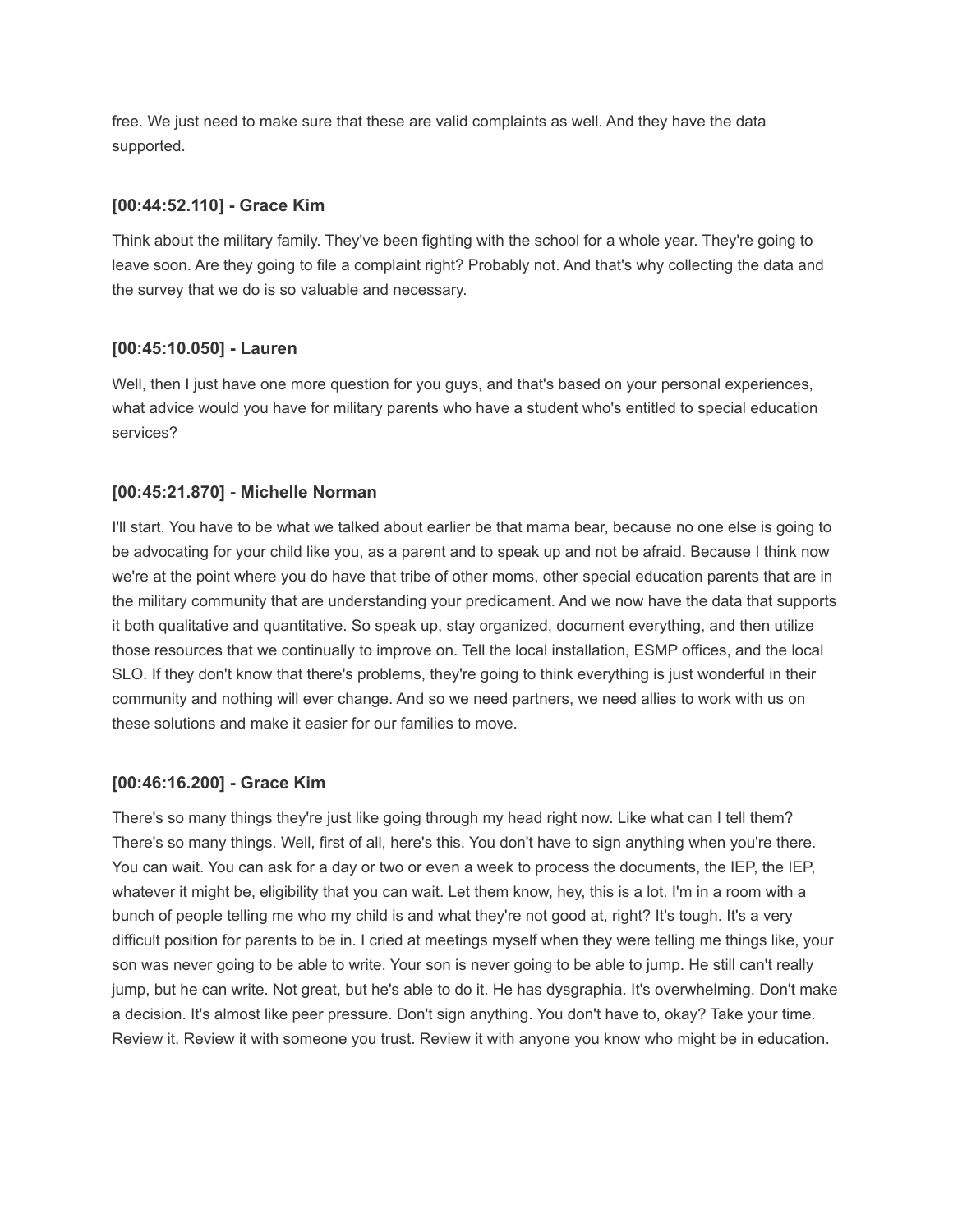## **[00:47:23.200] - Grace Kim**

If you have a friend or family member who is a special education teacher or a general education teacher, whoever they might be, if there is a pediatrician who knows your child psychologist who has tested them, send the evaluations out to them and have them take a look and let you know whether or not they agree with the results of the school district testing or whether they agree with the IEP. So don't feel pressure. Just take your time. You are the number one member of the IEP team. You are the first person the law mentions as a required member of that team. Don't let them tell you what to do. You take your time. I also would recommend that to the greatest extent possible, always try to be firm. Be kind, but make sure you're right. Meaning don't let your emotions take over. If you feel like you need support and need help, in these IEP meetings. I mean, having lived on a military base, all my neighbors would have come with me to an IEP meeting. And the law does say you can bring whomever you wish. I could have brought all ten of my Hercules Drive neighbors.

## **[00:48:37.510] - Grace Kim**

They would have come with me. They were all very invested in each other's children and families. Because we're in the same boat. We understand the challenges of military life and what our kids, what we're trying to protect them from and what we're trying to give them. Right. Oh, gosh, so many things. Record IEP meetings. If you need to give advanced notice, check to see if the state requires 24 48 hours notice. Get a personal recording device. Not a phone, not an iPhone, not a Galaxy Note. Whatever. Make sure you bring a recording device, okay? Because the moment a phone call comes in, your phone will stop recording because of the laws.

### **[00:49:22.930] - Michelle Norman**

I love that, Grace.

### **[00:49:24.000] - Grace Kim**

Can you think of anything else?

### **[00:49:25.350] - Michelle Norman**

I love everything that you're chatting about. But I think the overwhelming one for me is don't sign anything. It takes, there's so much information that's thrown at you, especially when you first move and you have that first IEP meeting. And that's where a lot of people don't realize that the changes are happening. So I think what you said as far as go home, wait for that prior written notice to come so we know exactly what happened and what's being proposed.

**[00:49:56.630] - Grace Kim**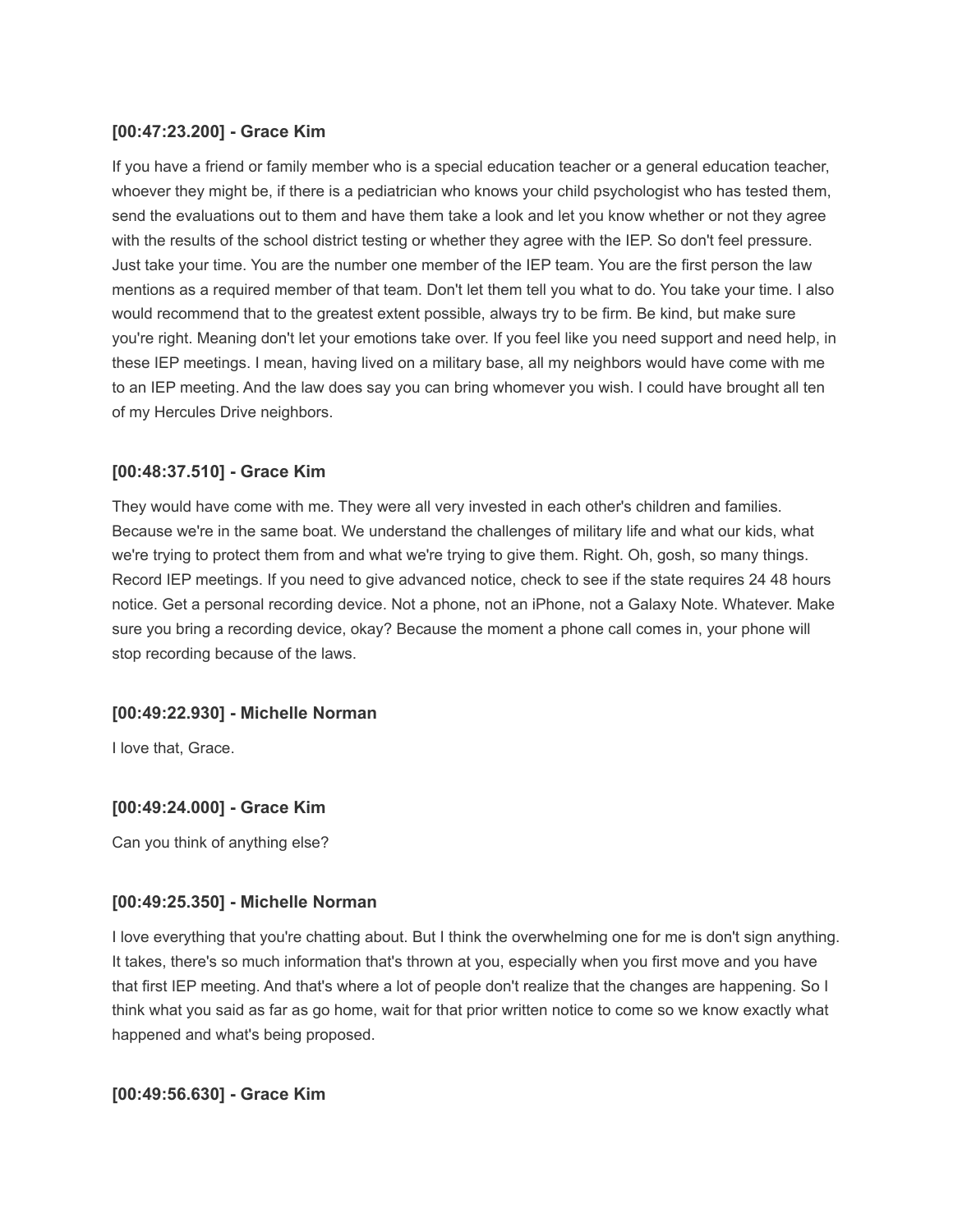Because sometimes what you just reminded me of, Michelle, is how going from Fairfax County to Virginia Beach, they took Marissa's occupational therapy and physical therapy service hours, direct services, and changed them all to consult. Only telling you that this is just how we do it. No. So, parents, please recognize that there is a difference between a direct and an indirect service. There's a difference between consult and direct. There's a difference between one on one and group. Just understand what's happening when you're transitioning into that new school district and they tell you this is just how we do it. No, what the IEP is meant to do is address your child's needs and not bow to what that school wants to do out of administrative convenience. The other thing, we're not here to make friends with all of our kids, teachers and principals. I've heard so many parents say, Well, I don't want to rock the boat. I don't want to be that parent. We have to be that parent. We have to go in the meeting, be kind, be courteous, be clear that you may not be signing anything right now because you need to take it home and review it before so that you understand everything that's going to be discussed.

### **[00:51:16.110] - Grace Kim**

But you're not there to be their friend. We are there to make sure, bottom line, that all of our child identified needs, according to their disabilities, are being adequately addressed through IEP goals, accommodations and services and placement. Bottom line. Okay. And don't forget those secondary transitions. That's important because that is how our kids get from where they are with all the deficits that they're struggling with to where we know they can be standard diploma on their way to a career or four year college, whatever it is that our kids want to do.

### **[00:51:50.490] - Michelle Norman**

Absolutely. It's a business meeting. That's what it has to be treated like. And I love everything you just said.

## **[00:52:02.070] - Grace Kim**

It's so difficult for me as a Korean American, because part of the Korean culture is always to like, we are so thankful and grateful for our teachers in Korea. We love them and we buy them gifts, we lavish them. So I get that urge. At the same time, if we're leaving in two years, I may never see you again. I'm here for my kid. And if we delay this any longer, cumulatively, he's going to miss out on years of education. So really put into context any sort of relationship that you are worried about, whether it's with the principal or the child's teacher, et cetera. They're also avenues. If you feel like your child is being retaliated against, the Office of Civil Rights, you can go on their website and file a complaint. So don't feel like you have to bow to whatever it is that the IEP team is demanding that you sign for what your child needs. You're not there to be anybody's friend. You're there for your child, period.

## **[00:53:07.810] - Michelle Norman**